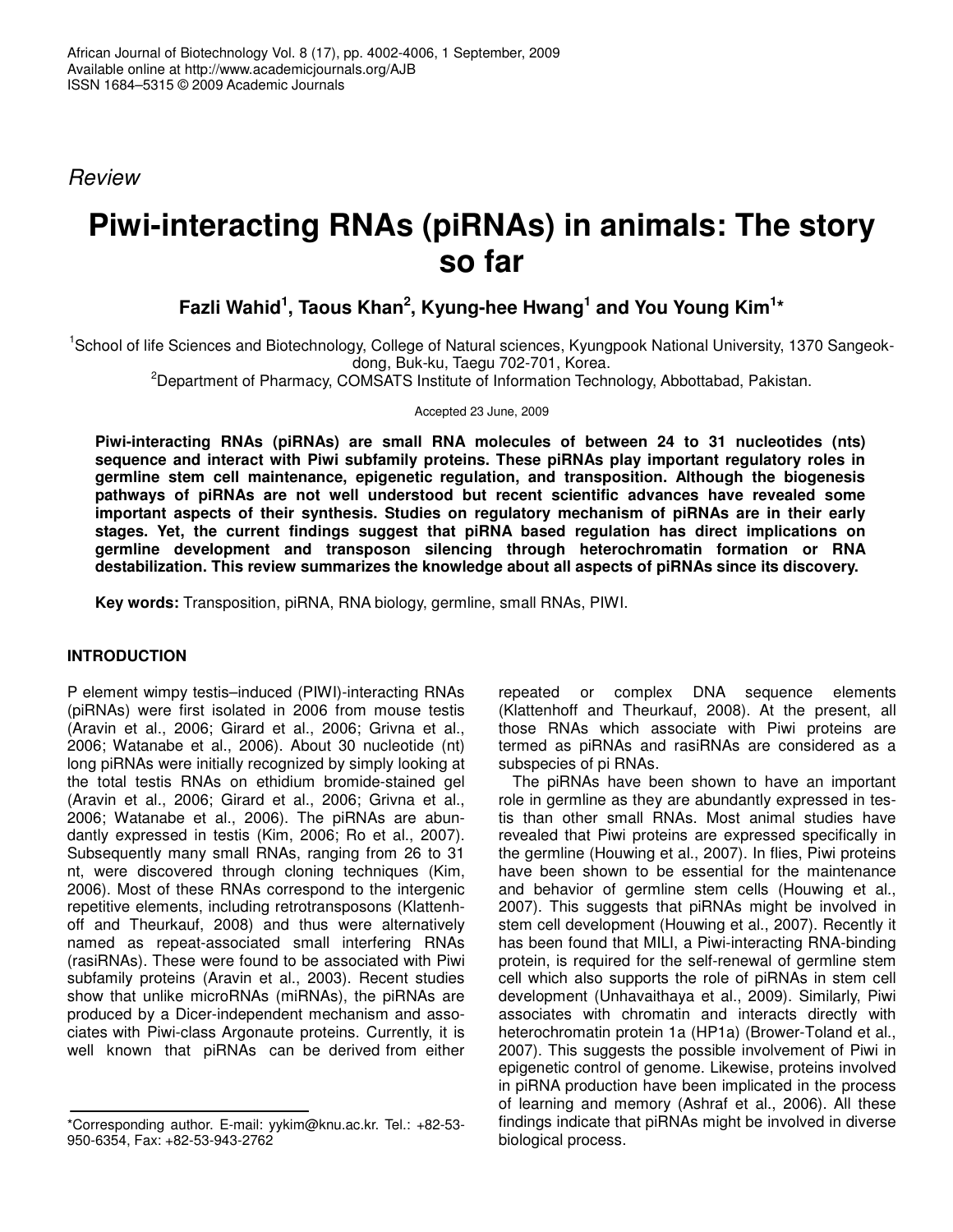| Ago-family<br><b>Protein</b>      | Origin of piRNA                                            | Length<br>of piRNA | <b>Mechanism of action</b>                        | <b>Species</b>          |
|-----------------------------------|------------------------------------------------------------|--------------------|---------------------------------------------------|-------------------------|
| MILI<br>(PIWIL2<br>ln.<br>human   | piRNA<br>Transposon,<br>and<br>clusters                    | 24-28 nts          | Heterochromatin<br>formation<br>(DNA methylation) | Homo-sapiens            |
| MIWI<br>(PIWIL1<br>-ln<br>humans) | piRNA clusters                                             | 29-31 nts          | Unknown                                           | Homo-sapiens            |
| MIWI2<br>(PIWL4<br>In.<br>humans) | piRNA<br>and<br>Transposon,<br>clusters                    | 27-29 nts          | Heterochromatin<br>formation<br>(DNA methylation) | Homo-sapiens            |
| PIWIL3<br>In.<br>humans           | Unknown                                                    | Unknown            | Unknown                                           | Homo-sapiens            |
| <b>AUB</b>                        | Transposon, repeats, piRNA<br>clusters, and SU (ste) locus | 23-27 nts          | RNA cleavage                                      | Drosophila melanogaster |
| AGO <sub>3</sub>                  | Transposon,<br>Repeats<br>and<br>(unknown in testis)       | 24-27 nts          | RNA cleavage                                      | Drosophila melanogaster |
| <b>PIWI</b>                       | Transposon,<br>and<br>repeats<br>piRNA clusters            | 24-29 nts          | Heterochromatin formation                         | Drosophila melanogaster |
| AGO4<br>and<br>AGO <sub>6</sub>   | repetitive<br>Transposon,<br>and<br>elements               | 24 nts             | Heterochromatin formation                         | Arabidopsis thaliana    |

**Table 1.** Piwi proteins and their homologs in different animals, and the origin and mechanism of actions of piRNAs.

This review summarizes the knowledge about piRNAs till date. The major topics discussed include Piwi proteins and their association with piRNAs, major findings in pi RNA genomics, and the possible biogenesis pathways of piRNAs in flies and mammals.

#### **PIWI PROTEINS AND THEIR ASSOCIATION WITH piRNAs**

The Argonaute (Ago) family proteins are composed of three distinctive domains: the PAZ, MID, and PIWI domains. However, the Ago family can be classified into two subclasses on the basis of amino acid sequence similarities: the Ago subfamily and the Piwi subfamily. The Ago proteins are expressed globally and interact with miRNAs or small interfering RNAs (siRNAs). The Piwi proteins are mostly expressed in germ cells and stem cells, and recent findings proposed their interaction with piRNAs (Kim et al., 2009).

Three Piwi members have been identified in mice: MIWI, MILI/PIWIL2 and MIWI2/PIWIL4. The MILI and MIWI expression kinetics are different from each other. MILI is expressed in germline development up to the pachytene spermatocyte phase. MIWI has been identified to exist from mid-pachytene to the early spermatids stage (Kim, 2006; Miyagawa et al., 2001; Deng and Lin, 2002). The two Piwi homologs Ziwi and Zili (also known as Piwil1 and Piwil2, respectively) have been reported in zebra fish (*Drosophila rerio*) (Houwing et al., 2007). The Piwi proteins in flies are known as Aubergine (Aub) and Ago3 and are capable to cleave their target mRNA (Nishida et al., 2007). The Piwi proteins and their homologs in different animals, their associated piRNAs

length, and possible mechanisms of action are summarized in Table 1.

### **GENOMICS OF piRNAs**

Many of the cloned piRNAs show an irregular distribution among chromosomes (Aravin et al., 2006; Girard et al., 2006; Grivna et al., 2006; Kim, 2006; Watanabe et al., 2006). The piRNA genes are mostly located on chromosomes 2, 4, 5 and 17 but seem to be absent on sex chromosomes (Kim, 2006). The piRNAs can be divided into three major classes based on genomic localization: nonrepeats, simple repeat, and repeat associated piRNAs. The non-repeats piRNAs can be further divided into three subclasses: intergenic, intronic and exonic piRNAs. The majority of piRNAs sequences (34% in the ovary and 21% in the testis library) map to the sequences that are annotated as transposon. Similarly, more than 80% of the non-repetitive sequences map to intergenic regions (Houwing et al., 2007). Most of the piRNAs are clustered in relatively short genome loci ranges from <1kb to >100kb (Kim, 2006). All sequences, both repetitive and nonrepetitive, originate from the same clusters. In turn, piRNAs in a given cluster are derived from the same orientation (Kim, 2006).

#### **SYNTHESIS OF piRNAs**

#### **Synthesis of piRNAs in flies**

RNase III enzyme, known as Dicer, mainly produces 21 to 22 nt products from double-stranded precursors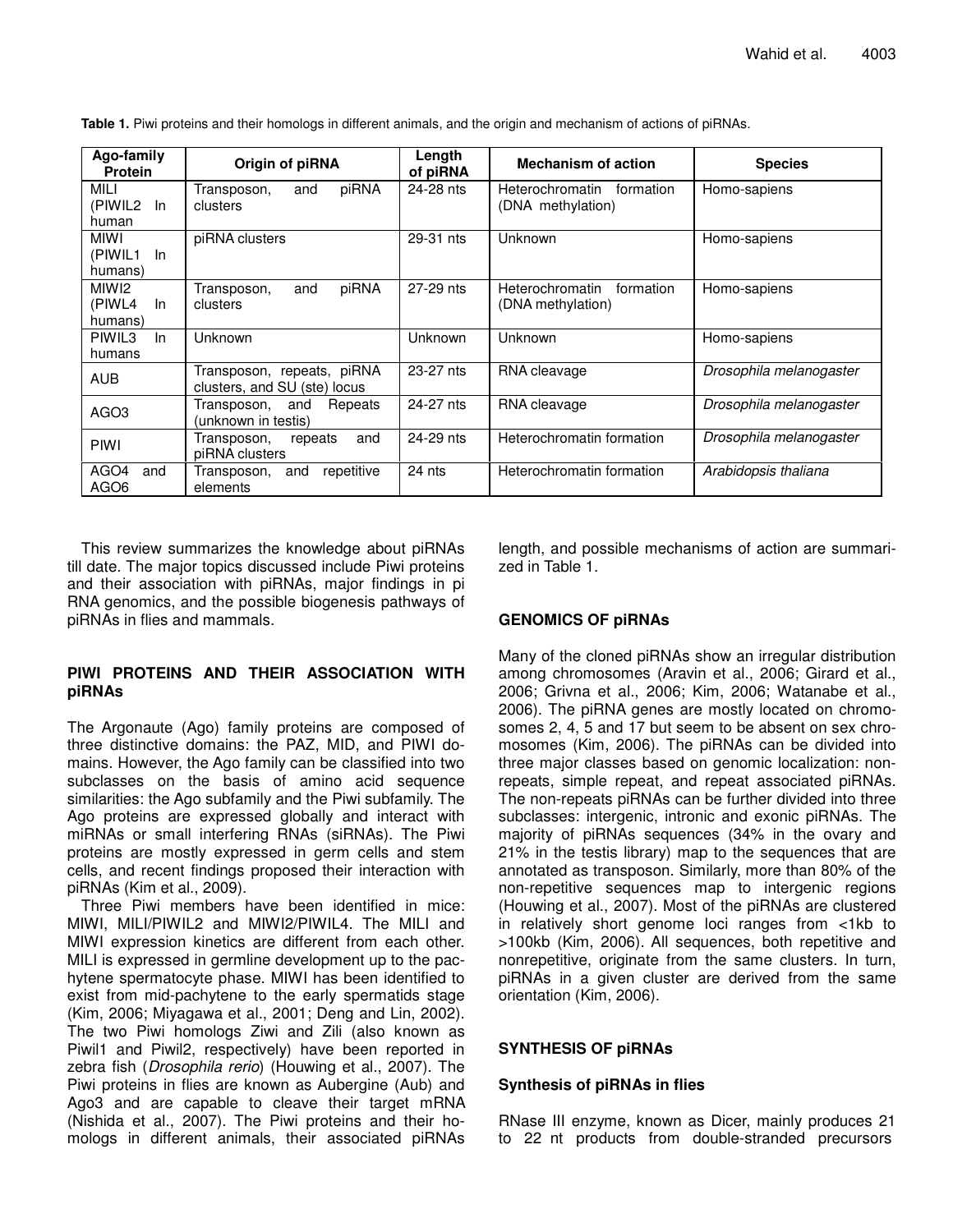(Bernstein et al., 2001). In contrast, the length of piRNAs (24 to 31 nts) demonstrates that they are not processed by Dicer. Recent genetic studies also concluded that piRNA production is a Dicer-independent process (Houwing et al., 2007; Vagin et al., 2006). The piRNAs production is strand bias. Aub and Piwi associated piRNAs are mainly produced from antisense transcript of retrotransposons. On the other hand, Ago3 interacting piRNAs are mostly derived from sense transcripts (Brennecke et al., 2007; Gunawardane et al., 2007). Furthermore, piRNA also show a strong bias towards nucleotides. Aub and Piwi associated piRNAs show tendency towards uracil at their 5' ends. Ago3 associated piRNAs show a strong preference to the adenine residue at position 10 but no preference towards the 5' end (Brennecke et al., 2007; Gunawardane et al., 2007). The Piwi, Aub, and Ago3, in complex with piRNAs, can cleave the target RNAs between positions 10 and 11 with reference to the 5' end of the guide strand. Recently, a 'ping pong' model has been proposed for piRNA production which suggests that Piwi proteins themselves might be involved in piRNA synthesis (Figure 1) (Brennecke et al., 2007; Gunawardane et al., 2007). According to this model, Ago3 is bound to sense strand piRNAs and cleaves antisense strands at an A:U base pair. This phenomenon creates the 5' end of antisense piRNA. The antisense piRNA in turn associate with Aub or Piwi. With subsequent nucleolytic processing of the 3' overhangs, mature 24 ~ 31 nts antisense piRNAs are generated. The newly synthesized Aub or Piwi, associated with antisense piRNA, have been proposed to form a complex. This complex binds and cleaves the sense strand RNAs, silences target gene expression, and generates the 5' end of sense strand piRNAs transcripts that associate with Ago3. In the last step, processing of the 3' overhang produces mature sense strand piRNAs and thus completes the cycle. The major factors that are responsible for the formation of the 3' end are still not clear. The 'ping pong' cycle is thought to be occurring continuously *in vivo,* thereby generating the large population of piRNAs (Brennecke et al., 2007; Gunawardane et al., 2007).

The proteins that mediate the proposed steps in 'ping pong' model are yet to be identified. However, mutation in several genes including Squash and Zucchini (both encode putative nucleases), Spindle-E, Krimper, and Maelstrom, cause depletion of piRNA population in fly ovaries. This suggests that they are involved in the piRNAs synthesis (Lim and Kai, 2007; Kim et al., 2009; Pane et al., 2007; Vagin et al., 2006; Findley et al., 2003).

The piRNAs transcribed from the flamenco (flampiRNAs) are not dependent on the 'ping pong' cycle because they are found only in Piwi. A separate pathway, known as primary processing pathway, has been recently proposed for flam-piRNAs (Aravin et al, 2007). According to this pathway, as in *Drosophila melanogaster,* at least Aub and probably Piwi are passed on to the next generation by germline transmission (Brennecke et al., 2007;

Kim et al., 2009; Nishida et al., 2007). The maternal transmission has also been reported in fish (Houwing et al., 2007). Recently it has been shown that these maternally inherited piRNAs have an important epigenetic regulatory role in transposon silencing (Brennecke et al., 2008). These inherited piRNAs are probably in a Piwi proteins associated form and apparently act as a primary source that starts an amplification cycle of piRNAs synthesis in embryos. The cycle may, therefore, continue from generation to generation (Kim et al., 2009).

#### **Synthesis of piRNAs in mammals (mice)**

Recent findings suggest that the 'ping pong' model, originally proposed in *D. melanogaster*, may also apply to the mouse pre-pachytene piRNAs (Aravin et al., 2008). However, the differences among embryonic, neonatal, and adult piRNAs propose that the cycle does not continue throughout male germ-cell development (Miyagawa-Kuramochi et al., 2008). On the other hand, pachytene piRNAs have also exhibited characteristic differences with piRNAs produced by the 'ping pong' pathway. These observations suggest that the primary processing pathway, as in the case of *D. melanogaster,* may also be involved in the production of piRNAs in mice (Yu et al., 2005; Kim et al., 2009). As in plant miRNAs, piRNAs have a methyl group at their 3 ends (Saito et al., 2007; Horwich et al., 2007; Kirino and Mourelatos 2007; Ohara et al., 2007). Plant homolog HEN1 methyltransferase carries out this modification at the 3' end (Kim et al., 2009). The interaction of HEN1 with Piwi proteins have also been discovered in ovaries. The biological importance of the 2`-O-methyl modification is unknown because *D. melanogaster* mutants of HEN1 show no obvious phenotypic alterations (Kim et al., 2009)*.*

### **FUTURE PROSPECTIVE**

The piRNAs synthesis pathway in animals is well studied during past few years but the precise piRNA pathway is still mysterious. Because the 'ping pong' pathway alone is not sufficient to explain all the characteristics of piRNAs, it is expected that an additional pathway may exist for certain piRNAs. This may be true mainly for those piRNAs which are associated with Piwi in *D. melanogaster* and pachytene piRNAs in mice. The exact mechanism of piRNA based gene silencing is still elusive and it would be interesting to find out how piRNAs relate to heterochromatin formation.

#### **ACKNOWLEDGEMENTS**

We thank all members of our laboratory for helpful comments on the manuscript, and Adeeb Shehzad and Fazli Subhan for helpful discussion.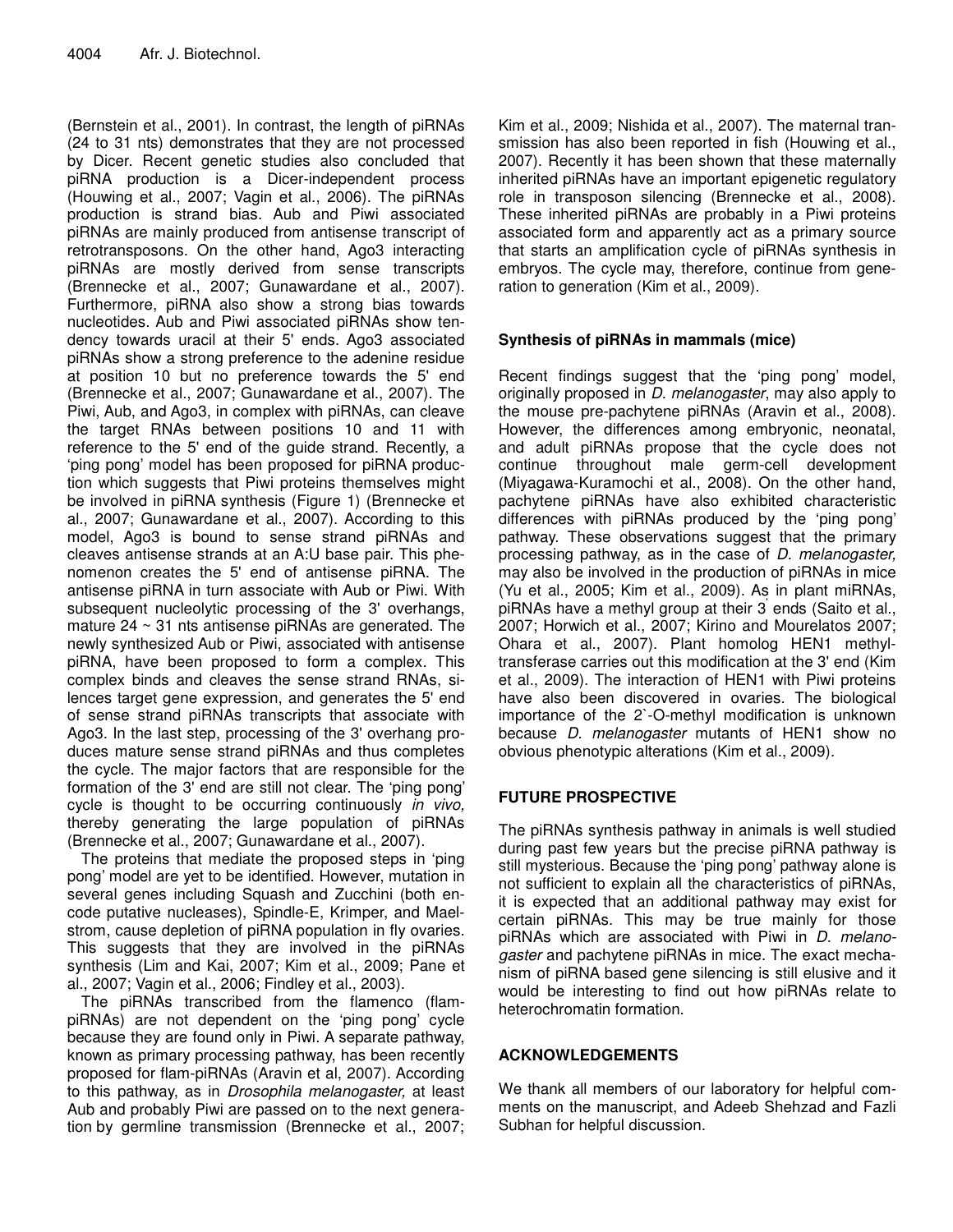

piRNA gene loci: intergenic repetitive elements, active transposon genes and piRNA clusters

**Figure 1.** The piRNA 'ping pong' synthesis pathway in flies. Piwi-interacting RNAs (piRNAs) are processed from single-stranded RNA transcripts that are transcribed from intergenic repetitive elements, transposons or large piRNA clusters. The piRNAs associate with Piwi-subfamily proteins, and they may use the nuclease activity of the Piwi proteins themselves for their processing. Primary processing and loading might occur in the cytoplasm because Piwi proteins (Argonaute 3, Aubergine and Piwi) are localized in the cytoplasm. Factors that are needed for primary processing which occurs in the nucleus are unknown. In the secondary processing step (ping-pong cycle), the Piwi-class Argonaute protein Argonaute 3 (Ago3) binds to sensestrand piRNAs and cleaves the target antisense-strand precursor, producing the 5' end of antisense-strand piRNAs. The Aubergine (Aub) or Piwi (not shown) bind to the processed piRNA transcript, and processed to its final length. This might be catalyzed by the putative nucleases Squash and Zucchini. Drosophila Hen1 may carry out methylation step and methylate the 3' ends of piRNAs (3' OMe). The Aub–antisense-strand piRNA complexes are responsible for the cleavage of sense transcripts, producing the 5' end of sense piRNAs. The Ago3 binds the resulting sense piRNA precursors, which are processed and methylated, as illustrated for antisense-strand piRNAs. This pathway is based on the models proposed by Brennecke et al. (2007) and Kim et al. (2009).